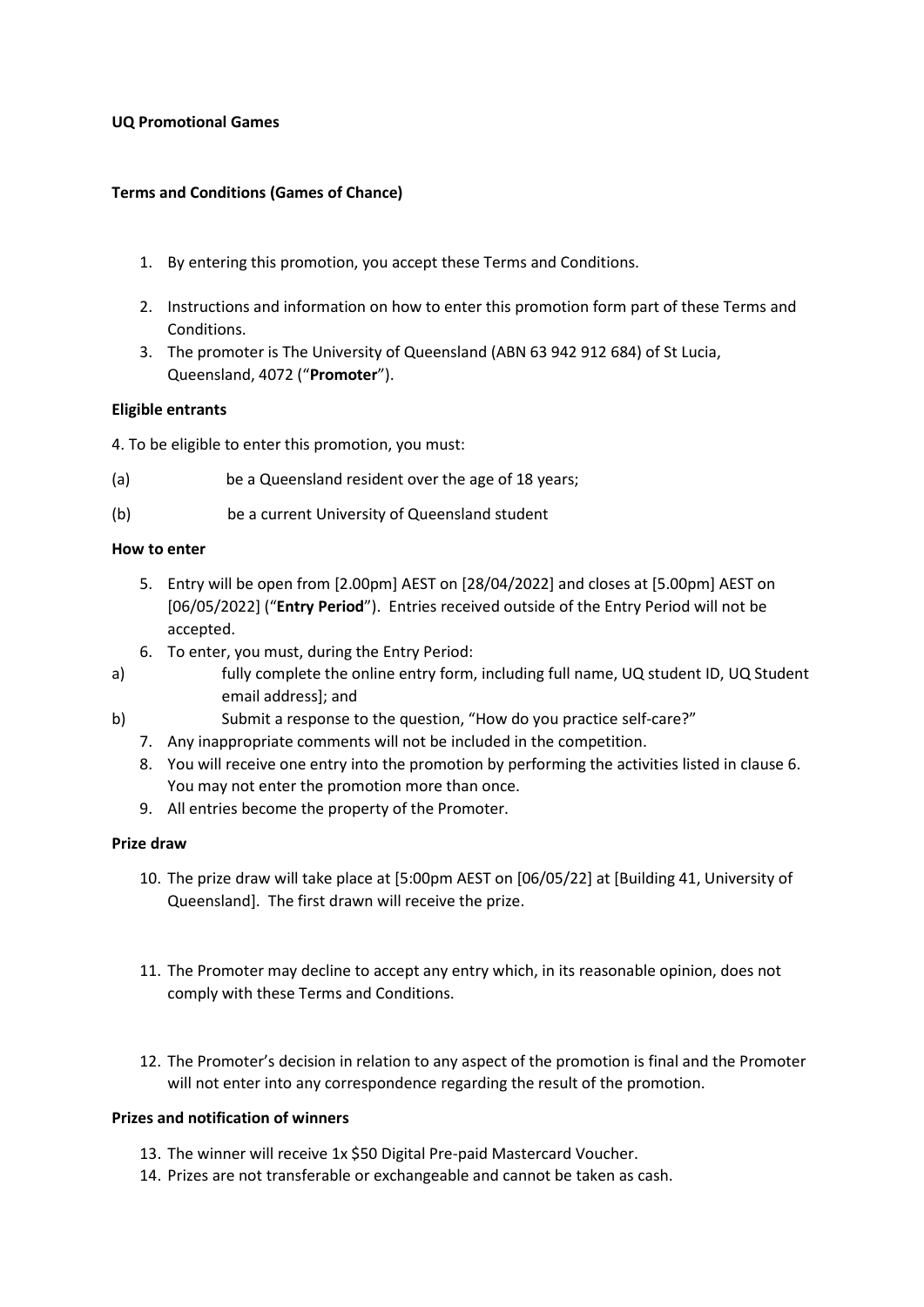- 15. The winner will be contacted by [the student email using the email address provided on their entry form by the UQ Mental Health Team] on or by [07/05/2022].
- 16. To claim the prize, the winner must reply to the email with the time and date they are available to collect the prize]. The prize must be claimed by [13/05/2022].
- 17. The Promoter will use reasonable efforts to locate the winner. If the Promoter is unable to locate the winner within 1 week after the draw, the prize will be redrawn.
- 18. The second chance draw will be held on [13/05/2022] at the same time and place as the initial draw in order to distribute any unclaimed prizes. The winner of the second chance draw will be contacted by [16/05/2022] on or by 5.00pm AEST
- 19. The prize will be delivered to the winner within 7 days after the prize being claimed.
- 20. If any prize becomes unavailable for any reason, the Promoter may substitute a prize of equal or greater value.
- 21. The Promoter accepts no responsibility for any tax implications that may arise for any prize.

## **Intellectual property**

22. You confirm and promise that your entry is original and does not infringe the intellectual property rights of any third party. You agree that the Promoter has an unrestricted, irrevocable, transferable, right and licence to use and modify your entry including for promotional purposes without the payment of any further fee or compensation or further reference to you, and that the Promoter can authorise other people to do any of these things. If requested by the Promoter, you agree to sign any further documentation required by the Promoter to give effect to this arrangement. To the extent permitted by law, you unconditionally and irrevocably consent to the Promoter modifying your entry as described in this clause, agree that the Promoter is not required to attribute you as author of the entry, and consent to any other act or omission that would otherwise infringe any moral rights in your entry.

### **Withdrawal from promotion**

23. You may withdraw from the promotion at any time before notification of the winners by notifying the Promoter on [UQ Mental Health Team email: uqmentalhealth@uq.edu.au]. If you withdraw from the promotion, the Promoter will remove your entry and will not use your details or entry for media or promotional purposes. If you withdraw from the promotion, you will no longer be eligible to win a prize.

### **Miscellaneous**

- 24. Entries which, in the opinion of the Promoter, are incomplete, incorrect or incomprehensible, contain defamatory or offensive content or infringe intellectual property rights are not eligible to win and may be removed from the promotion and the relevant entrant will be disqualified.
- 25. The Promoter may, in its absolute discretion, disqualify you if, in the opinion of the Promoter, you breach these Terms and Conditions, engage in dishonest or unethical conduct in relation to the promotion, manipulate, tamper or interfere with the conduct of the promotion, do not comply with the entry process, or conspire with others to gain an unfair advantage. The Promoter may investigate the matter if it suspects you of having engaged in such breach or conduct.
- 26. The Promoter may request information from you relevant to entry or participation in the promotion, such as proof of residency or age. The Promoter may, in its absolute discretion,